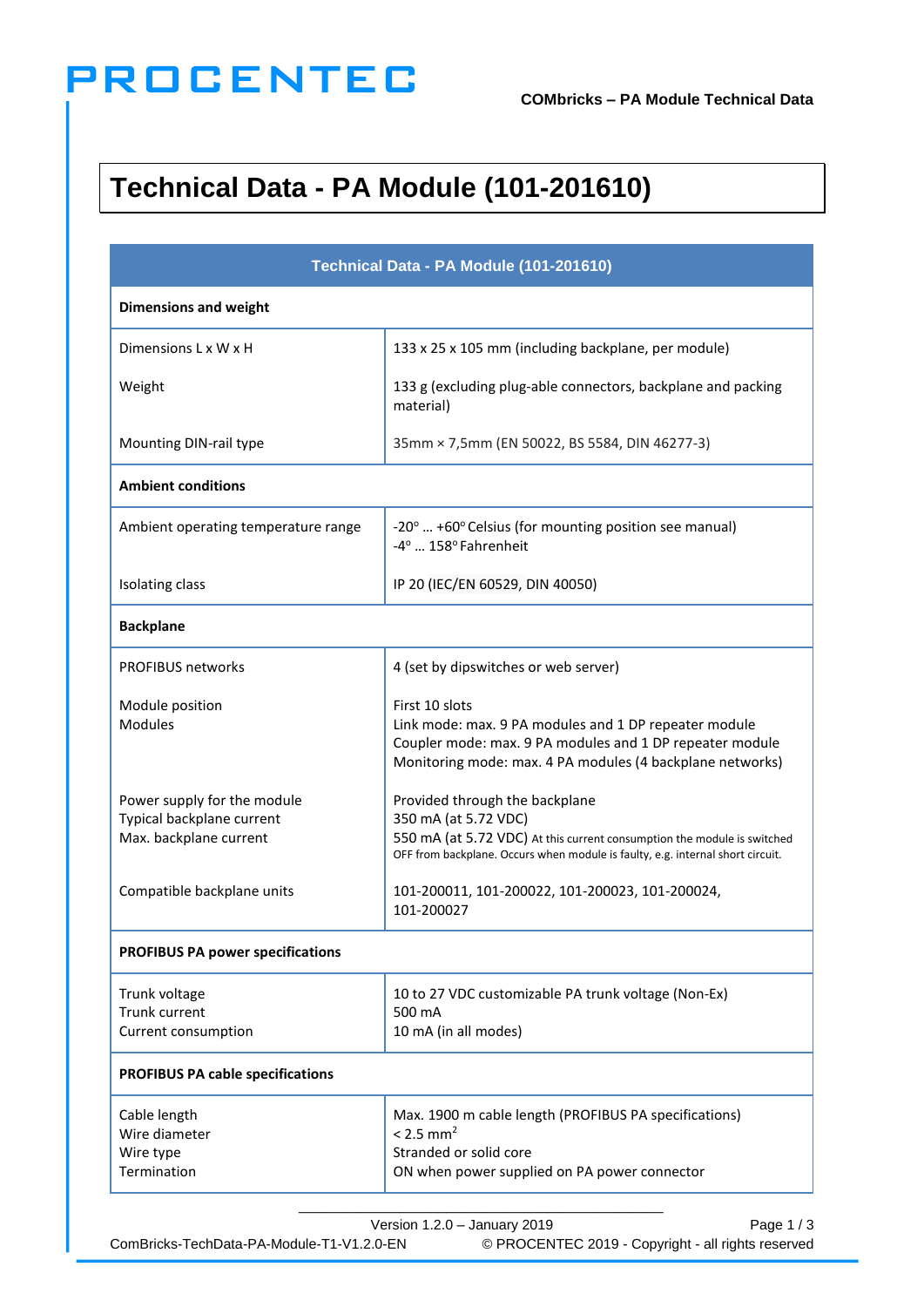## **PROCENTEC**

| Technical Data - PA Module (101-201610)         |                                                                                                                                                                                                                                                 |  |
|-------------------------------------------------|-------------------------------------------------------------------------------------------------------------------------------------------------------------------------------------------------------------------------------------------------|--|
| <b>PROFIBUS DP protocol specifications</b>      |                                                                                                                                                                                                                                                 |  |
| <b>Supported Protocols</b>                      | DP-V0, DP-V1, DP-V2, FDL, MPI, FMS, PROFIsafe, PROFIdrive and<br>any other FDL based protocol                                                                                                                                                   |  |
| Address                                         | No bus address required                                                                                                                                                                                                                         |  |
| <b>Transmission speed</b>                       | 9.6 kbps to 12 Mbps (including 45.45 kbps)                                                                                                                                                                                                      |  |
| Transmission speed detection                    | Auto detect (< 10 s detection and 50 s baudrate switchover time)                                                                                                                                                                                |  |
| PROFIBUS busparameters                          | No adjustments required in Link mode                                                                                                                                                                                                            |  |
| <b>PROFIBUS PA protocol specifications</b>      |                                                                                                                                                                                                                                                 |  |
| Address                                         | Coupler mode: no address required<br>Link mode: master on PA bus address 1 (fixed)                                                                                                                                                              |  |
| Number of devices                               | 32 (PROFIBUS PA specifications)                                                                                                                                                                                                                 |  |
| <b>Baudrate PA bus</b>                          | 31.25 kbps                                                                                                                                                                                                                                      |  |
| <b>Oscilloscope specifications</b>              |                                                                                                                                                                                                                                                 |  |
| AC PA voltage<br>DC PA voltage<br>DC PA current | 4 MS/s, resolution 7.5 mV, range -0.95 to 0.95 V<br>1 kS/s, resolution 75 mV, range -38 to +38 V<br>1 kS/s, resolution 1 mA, range 0 to 1024 mA                                                                                                 |  |
| <b>Connector lay-out</b>                        |                                                                                                                                                                                                                                                 |  |
| <b>2x PROFIBUS PA</b>                           | Plug-able screw connector, connectors 1 to 1, pitch 5.08 mm<br>Pin PA $-$ : 0 V<br>Pin PA+: 10 to 27 VDC<br>Pin SH : Shield<br>: Indirect Shield<br>Pin I                                                                                       |  |
| <b>PA Power</b>                                 | Plug-able screw connector, pitch 5,08 mm<br>$Pin - :O V$<br>Pin + : 10 to 27 VDC<br>Pin SH: Shield<br>Pin SH is connected internally to the DIN-rail with spring-loaded<br>contact.<br>Pin I is connected internally with 10nF/1MOhm to shield. |  |